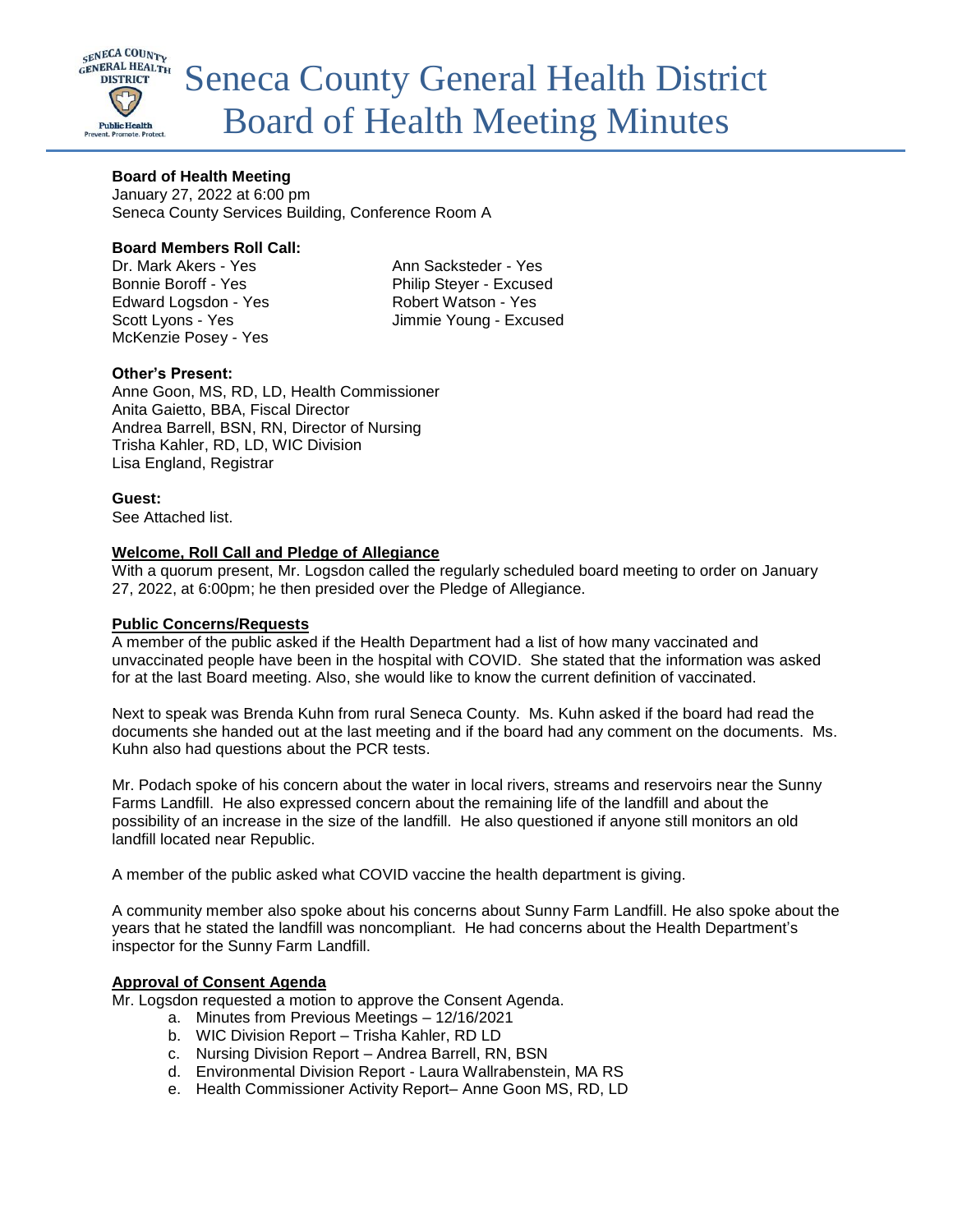Mrs. Sacksteder made a motion to approve the Consent Agenda. Mrs. Boroff seconded the motion. The motion carried upon roll call vote. Dr. Akers – Yes. Mrs. Boroff – Yes. Mr. Logsdon – Yes. Mr. Lyons – abstain. Mrs. Posey – Yes. Mrs. Sacksteder – Yes. Mr. Watson – Yes.

## **Committee Report** – None

## **Health Commissioner Report**

Mr. Logsdon turned the floor over to the Health Commissioner, Anne Goon, MS, RD, LD. Ms. Goon gave an update on changes related to the pandemic. Ms. Goon reviewed the updated stats related to COVID. Ms. Goon also discussed the changes in contact tracing and case investigation.

Mr. Logsdon presented a letter received from the Ohio Auditor of State. The letter was received on January 3, 2022 concerning an investigation into Ohio Sunshine Laws. The case was closed.

#### **Personnel Actions**

**Resolution to hire Employee - Resolution #2022.03 -** Approving Employment of Harold Huffman as full time Planner/Grants Manager effective 01/31/2022

**Resolution to hire Employee - Resolution #2022.04 -** Approving Employment of Sarah Carpenter as Full time Health Educator 1, effective 01/31/2022

**Resolution to hire Employee - Resolution #2022.05 -** Approving promotion of Erika Handru – from Part Time Breastfeeding Peer Helper to Part Time Health Communications Specialist/Health Educator 2, effective 2/14/2022

Mr. Logsdon requested a motion to approve Resolution #2022.03, Resolution #2022.04 and Resolution #2022.05 as read. Mr. Lyons made a motion to approve Resolution #2022.03, Resolution #2022.04 and Resolution #2022.05 as read. Mrs. Posey seconded the motion. The motion carried upon roll call vote. Dr. Akers – Yes. Mrs. Boroff – Yes. Mr. Logsdon – Yes. Mr. Lyons – Yes. Mrs. Posey – Yes. Mrs. Sacksteder – Yes. Mr. Watson – Yes.

## **Policy Action**

Ms. Goon presented the following corrected personnel policy to the Board of Health.

1. Approve corrected Position Classification Plan

Mrs. Posey made a motion to approve the corrected Position Classification Plan Policy Mrs. Sacksteder seconded the motion. The motion carried upon roll call vote. Dr. Akers – Yes. Mrs. Boroff – Yes. Mr. Logsdon – Yes. Mr. Lyons – Yes. Mrs. Posey – Yes. Mrs. Sacksteder – Yes. Mr. Watson – Yes.

**Condemnation** – None

**Rescind Condemnations** – None

#### **Financial Transactions**

#### **Financial Report**

The Monthly Financial Report for December 2021 shows revenue for the month of \$479,172.51 and revenue year to date of \$5,520,519.72. Expenses for the month were \$419,870.14 and year to date expenses totaled \$5,072,267.41.

Mr. Logsdon requested approval of the Monthly Financial Report for December 2021. Mrs. Sacksteder made a motion to approve the Monthly Financial Report for November 2021. Mr. Watson seconded the motion. The motion carried upon roll call vote. Dr. Akers – Yes. Mrs. Boroff – Yes. Mr. Logsdon – Yes. Mr. Lyons – Yes. Mrs. Posey – Yes. Mrs. Sacksteder – Yes. Mr. Watson – Yes.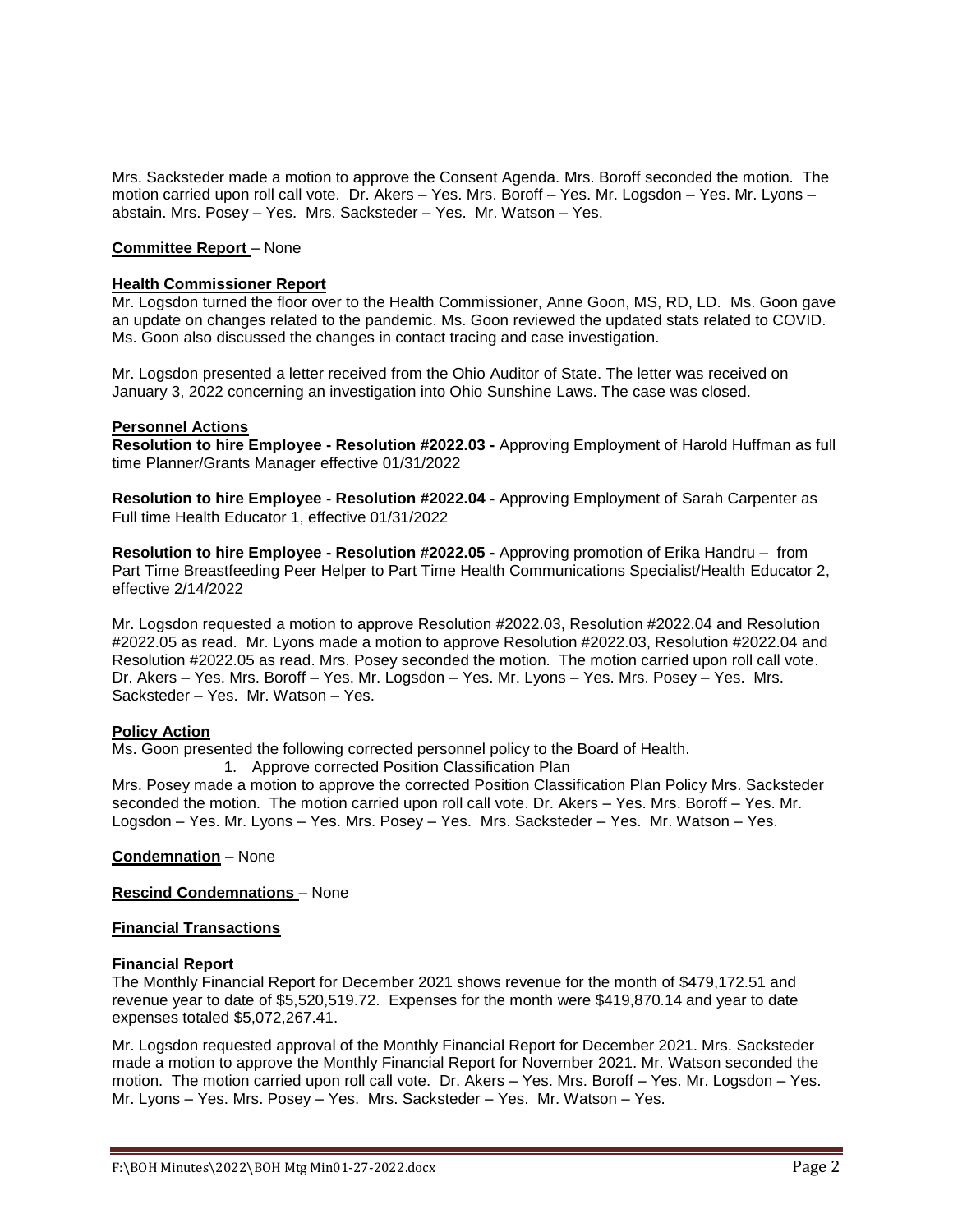## **Expenditures**

Mr. Logsdon requested approval of the previous month's expenditures. Mr. Watson made a motion to approve the expenditures as presented. Mrs. Sacksteder seconded the motion. The motion carried upon roll call vote Dr. Akers – Yes. Mrs. Boroff – Yes. Mr. Logsdon – Yes. Mr. Lyons – Yes. Mrs. Posey – Yes. Mrs. Sacksteder – Yes. Mr. Watson – Yes.

## **Out of County Meetings/Travel**

Mr. Logsdon requested a motion to approve Out of County Meetings and Travel requests provided in board packets. Mr. Watson made a motion to approve the Out of County Meetings and Travel. Mrs. Sacksteder seconded the motion. The motion carried upon roll call vote. Dr. Akers – Yes. Mrs. Boroff – Yes. Mr. Logsdon – Yes. Mr. Lyons – Yes. Mrs. Posey – Yes. Mrs. Sacksteder – Yes. Mr. Watson – Yes.

## **Advances/Repayments/Transfers**

Mr. Logsdon requested a motion to approve Advances, Repayments, and Transfers List provided in board packets. Mrs. Sacksteder made a motion to approve the Advances, Repayments, and Transfers List. Mr. Watson seconded the motion. The motion carried upon roll call vote. Dr. Akers – Yes. Mrs. Boroff – Yes. Mr. Logsdon – Yes. Mr. Lyons – Yes. Mrs. Posey – Yes. Mrs. Sacksteder – Yes. Mr. Watson – Yes.

## **Supplements**

Mr. Logsdon requested a motion to approve Supplements:

- a. Fund 7190 Termination Benefits Fund (\$25.28)
- b. Fund 7164 Home Sewage Treatment Systems \$18,667.00

Dr. Akers made a motion to approve the Supplements. Mr. Lyons seconded the motion. The motion carried upon roll call vote. Dr. Akers – Yes. Mrs. Boroff – Yes. Mr. Logsdon – Yes. Mr. Lyons – Yes. Mrs. Posey – Yes. Mrs. Sacksteder – Yes. Mr. Watson – Yes.

## **Resolutions**

**Resolution #2022.01 -** Authorization for the Seneca County General Health District to apply for, accept, and enter into a Water Pollution Control Loan Fund Agreement on Behalf of the County of Seneca for the Repair and Replacement of Home Sewage Treatment Systems.

**Resolution #2022.02 -** Resolution creating the COVID 19 Vaccination fund (Fund 7145) and establishing 2022 annual appropriations for the fund.

Mrs. Sacksteder made a motion to approve Resolution #2022.01 and Resolution #2022.02 as presented. Mr. Lyons seconded the motion. The motion carried upon roll call vote. Dr. Akers – Yes. Mrs. Boroff – Yes. Mr. Logsdon – Yes. Mr. Lyons – Yes. Mrs. Posey – Yes. Mrs. Sacksteder – Yes. Mr. Watson – Yes.

## **Contracts and Agreements**

Mr. Logsdon requested a motion to approve the following Contracts:

- 1. Hoover's Property Services, L.L.C., for soil based and ATU inspection services, 01/01/2022-12/31/2022, not to exceed \$3,700.00 (payer)
- 2. Theis Septic Cleaning, L.L.C., for septic tank pumping services and systems with Norweco Inspection services, 01/01/2022-12/31/2022, not to exceed \$4,950.00 (payer)
- 3. Addendum, Seneca County Youth Center, nursing services, Original effective dates 01/01/2021-12/31/2021 change to 01/01/2021-02/28/2022, Original amount not to exceed \$16,960.00 to remain the same
- 4. The Hospital Council of Northwest Ohio, for Community Health Assessment Services, 01/06/2022-12/31/2022, not to exceed \$47,950.00 (payer)